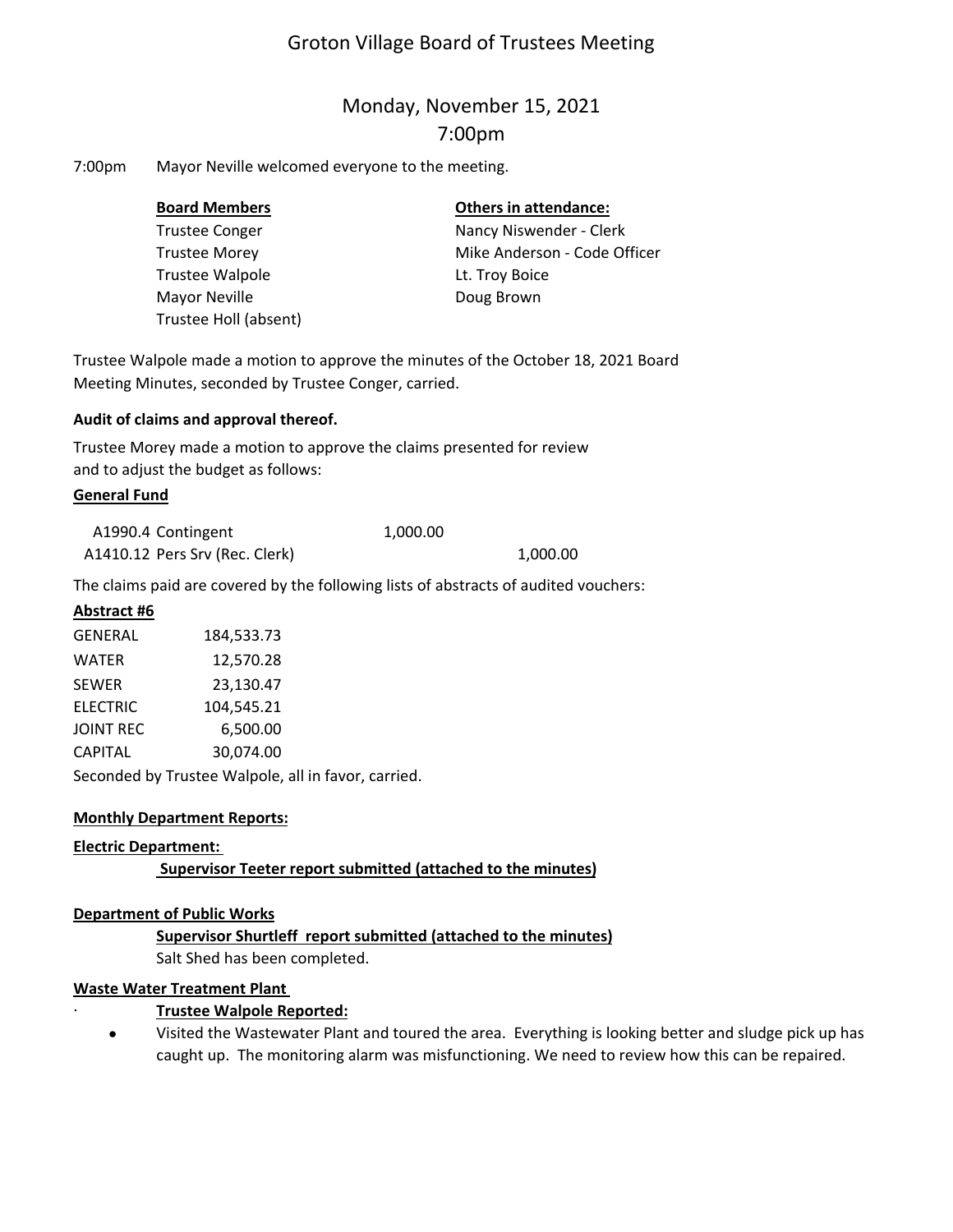#### **Police Department**

### **Lt. Troy Boice Reported**

- $\bullet$ New Police car was picked up and is in process of being striped. We received some items from the county and will purchase the remaining items needed.
- $\bullet$ There is a school meeting Thursday to discuss student fighting. Lt. Boice and some of his officers will be present and Trustees Walpole and Morey will attend, in addition to the Mayor. Lt. Boice has proposed an SRO program.
- $\bullet$ Trustee Walpole mentioned he has seen several teens and young adult hanging in the park area after dark. The police are monitoring.

### **Fire Department**

### **Chief Ben Nelson sent in a report:**

- $\bullet$ We were able to sell our 2 tankers on auctions international. We did very well on them.
- $\bullet$ A couple of the members and significant others to members have started a fundraiser for the department. They will be making pies for Thanksgiving
- $\bullet$ Otherwise we'll be looking to wrap up the year soon. Working on the details for Santa and Christmas tree lighting.

### **Code Enforcement**

**Officer Andersen Reported:**

Code Activity:

Estimated Cost of Work to be done:

|                                            |    |   |              |          | Permit Fees: |
|--------------------------------------------|----|---|--------------|----------|--------------|
| <b>Building Permits</b>                    | 38 | S | $624,131$ \$ |          | 2,427.00     |
| <b>Roofing Permits</b>                     | 42 |   | 278,000      | - S      | 1,415.00     |
| Fire Safety Insp                           | 70 |   |              |          | 2,617.00     |
| Total Income to Offset Code Office to Date |    |   |              | 6,459.00 |              |

- $\bullet$ Jeff Toolan did not show up for his court appearance. He was served today. Officer Andersen shared photos of the Hotel property, and the property still needs to be inspected, as it hasn't been in several years and should not be reopened until it has been. Jeff Toolan has not made the appointment for this inspection. The Judge is postponing the case until next hearing.
- $\bullet$ The mobile home park is being sold and the new owners have a meeting scheduled for tomorrow morning.
- $\bullet$ We should review our fees. Code Office Andersen handed in a report for comparison.
- $\bullet$ Mike discussed the responsibilities of a code officer and things he will relay to the new incoming officer.
- $\bullet$ Morton's 126 Sykes‐ Clean up requested‐ 10 days given
- $\bullet$ The Mayor inquired about any news on the home that would be going on Washington Ave. Mike said he has not heard anything.

#### **Joint Recreation**

#### **Trustee Conger reported:**

Trustee Conger reported the Joint Recreation Report from Jennifer Jones (attached to these minutes)